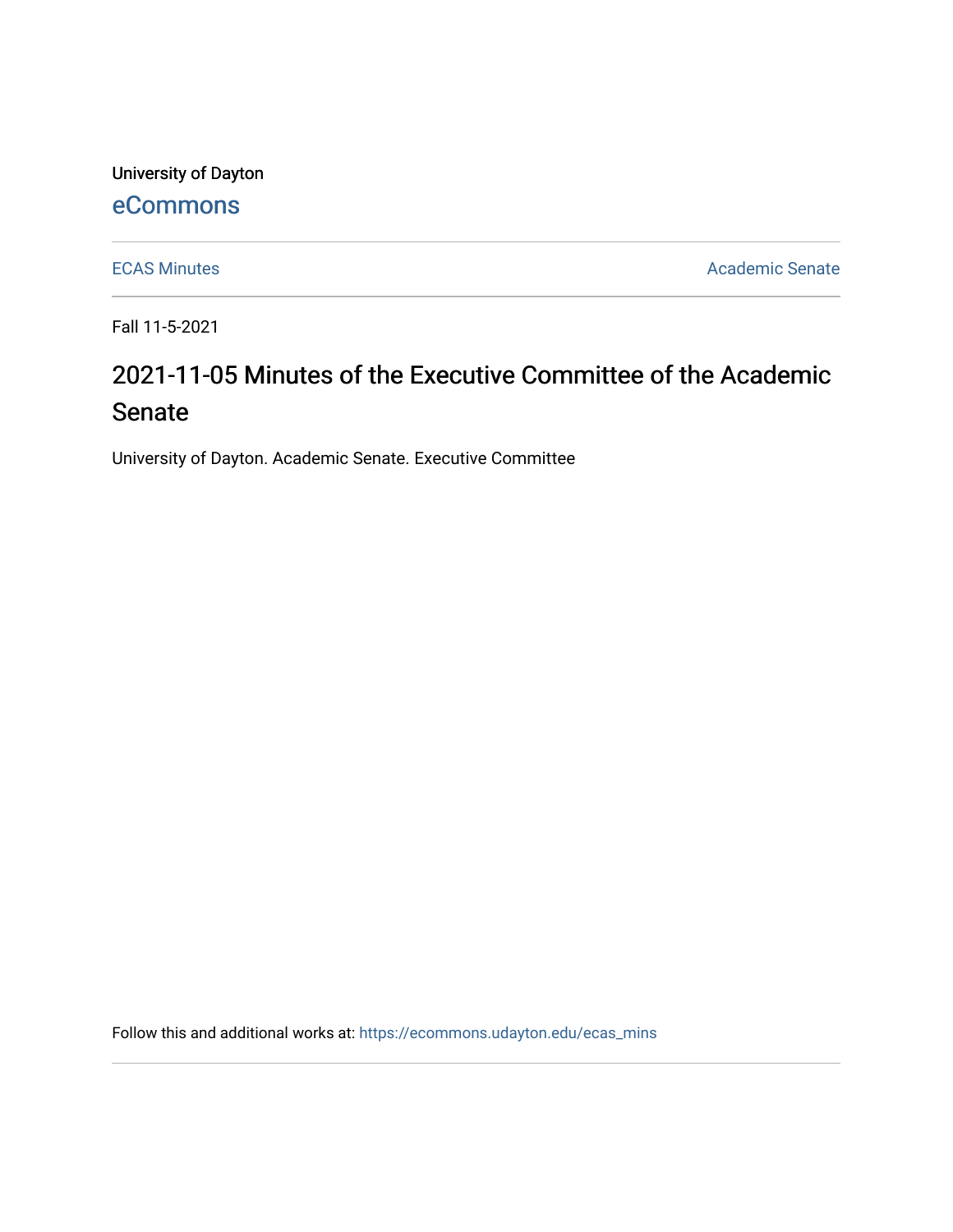#### **Minutes** Executive Committee of the Academic Senate 5 November 2021 10:00-11:30 am, KU 331

Present: Sam Dorf (President), Carissa Krane (Vice President), Lee Dixon (Secretary), Philip Appiah-Kubi, Sarah Webber, Mary Ziskin, Kathy Webb, Jennifer Dalton (FT NTT non-voting guest), Joanna Abdallah, Carlos Bernal, Jada Brown, Jim Farrelly (Faculty Board non-voting guest), Paul Benson

Excused:

Absent:

Guests: Justin Keen, Deb Bickford, Lisa Borello (LUD guest), Michelle Tedford (LUD guest), Brian LaDuca, Aaron Witherspoon, Phil Anloague, Adrienne Ausdenmoore

#### Opening

- Call to order
- Opening prayer/meditation Paul Benson [*Prayer/Meditation signup here*] (lots of open spots in November/December)
- VOTE: Approval of minutes from 10/29/21 ECAS meeting [to be distributed by Lee Dixon]: Minutes were not voted on

#### Announcements

- Next ECAS meeting Friday, November 12, 2021, 10:00-11:30am
- ELC Meeting, November 22, 2021, 10:30-noon, KU Presidential Suite o Agenda items?
- UPTP Vote Update
- Update from Provost Council
- CSIT Update (Benson, Dixon, Dorf, and Webb)
- Path Forward Update (Benson)

#### New Business

• DISCUSSION: Midterm Grading Update from AALI (Deb Bickford): Justin Keen shared the percentage of faculty who reported mid-term grades, also shared the percentage and comparisons of second and first year students compared to last semester; he highlighted how much more data we have for second year students, and although the data show more students with two or more D's or F's, it's good to have the data to be able to intervene; D's and F's also increased in first year students - the highest rate of first year students with two or more D's or F's; larger equity gaps in low grades than we've seen before (race and ethnicity as well as lower SES and first generation students); questions and discussion followed; Aaron Witherspoon shared mid-term intervention strategies, given the data we are seeing, including existing support strategies, and some suggestions for helping students who are academically struggling; we decided this should be shared with Senate at the next meeting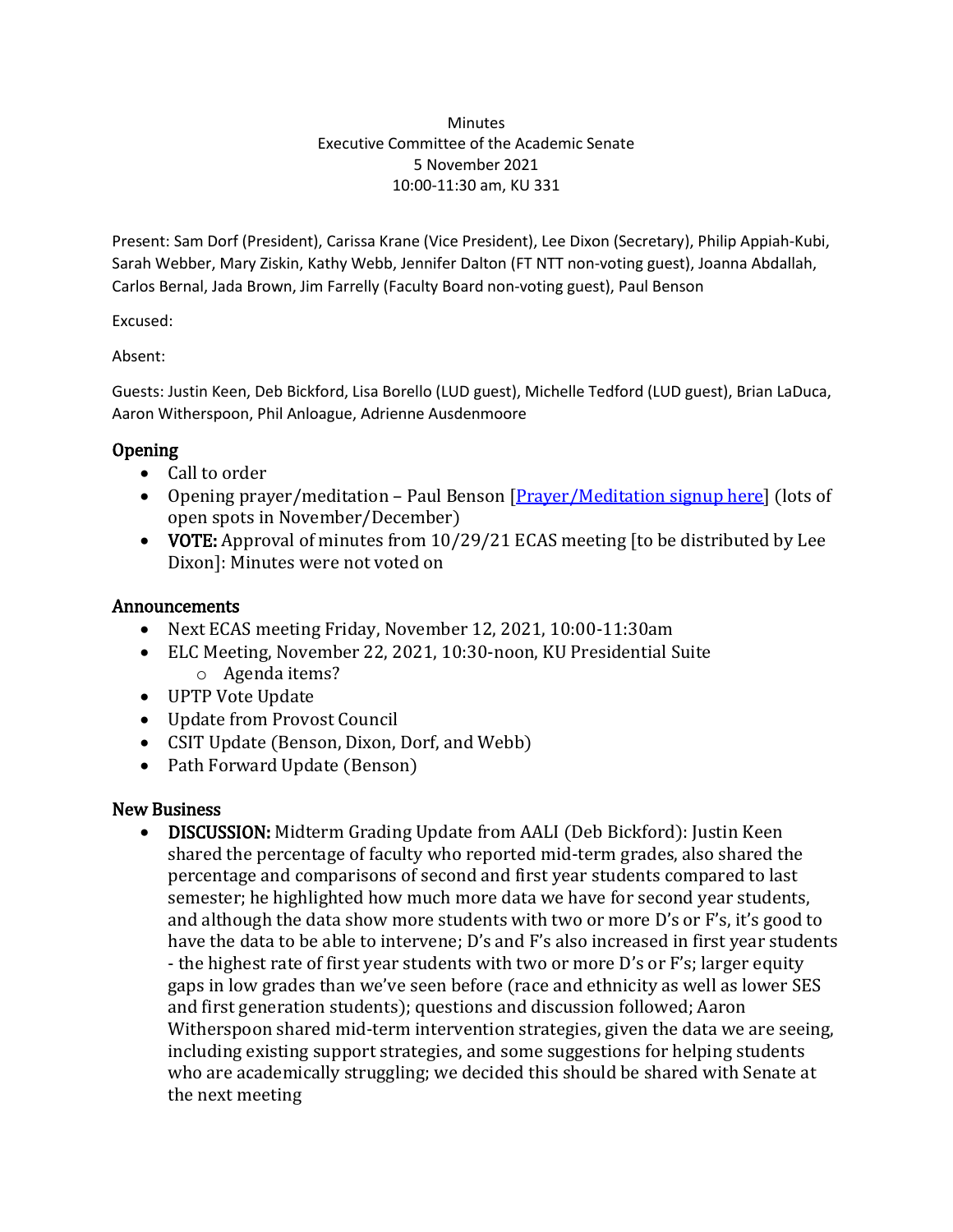- DISCUSSION: Microcredentials/Badges (Phil Anloague, Brian LaDuca, and Adrienne Ausdenmoore): Brian defined upskilling, microcredentials, and "badges"; he explained that the badge is what one earns after completing microcredentialing (it's a digital artifact, created through Credly) for LinkedIn, for example; the badge indicates that the learning (upskilling) has been completed; IACT is currently participating in a multi-university pilot study to see if this is a value-add for those who have attained badges; discussion and questions followed
- DISCUSSION[: Draft Agenda](https://docs.google.com/document/d/1EA8NXHUQew01Y981hxbzIZZomLv1AfXp/edit?usp=sharing&ouid=114374222774523335638&rtpof=true&sd=true) for 19 November Senate Meeting. Need to approve on 12 November.
- DISCUSSION: Future Topics:
	- o Discussion with Enrollment Management (November 12 ECAS).
		- Test Optional? ECAS Campus Tour?
		- Develop set of topics for Jason. ACTION ITEM: homework is for us to come up with important topics we would like Jason to share/discuss
	- o SAPC/SET (November 12 ECAS)

#### Old Business

- UPDATE: Finalization of Documents for Board Ratification.
	- o [Updated Constitution,](https://docs.google.com/document/d/1uppexRYzNvnkk4weM51WR7lJPrHs7BAk/edit?usp=sharing&ouid=114374222774523335638&rtpof=true&sd=true) [Current Constitution,](https://ecommons.udayton.edu/senate_governance/12/) [DOC 2021-02](https://ecommons.udayton.edu/senate_docs/288/)
- UPDATE: How to prioritize developing a schedule of work within [DOC2007-05](https://ecommons.udayton.edu/senate_governance/16/) for reassessment of policies and programs. [Draft of changes so far linked here.](https://docs.google.com/document/d/1MLG4EgNTOO2D21b7HPeKxP8NyFqnwy1O/edit?usp=sharing&ouid=114374222774523335638&rtpof=true&sd=true)
	- o Includes schedule for reassessing policies as well as schedule for appointing members to committees
- DISCUSSION[: Draft Policy](https://docs.google.com/document/d/1BpZ_bDP8P1-rgzbuNjU3DXPFjjlztgrl/edit?usp=sharing&ouid=114374222774523335638&rtpof=true&sd=true) to replace senator when there are no other candidates available on list from previous election. See [Senate Constitution Article IV.B.2 and](https://ecommons.udayton.edu/senate_governance/12/)  [Article IV.B.7.](https://ecommons.udayton.edu/senate_governance/12/) "Nominees not elected to the Academic Senate shall be listed in the order of votes received, beginning with the highest, and shall, in that order, replace any individual who cannot complete his or her term of office."
	- o Next Steps?
- DISCUSSION: Identifying FT NTT not covered by Lecturer or Clinical Faculty promotion policies. [See email from Carolyn Phelps.](https://drive.google.com/file/d/1k4vxzJQhZ2qbTRBwbzynkASuo1VUV6nc/view?usp=sharing) See [list of impacted faculty.](https://docs.google.com/spreadsheets/d/1tS-aMXWVVavVfH_ptWILPMVAqLHKiK1e/edit?usp=sharing&ouid=114374222774523335638&rtpof=true&sd=true) 
	- o Next steps?

### Future Issues/Items

- COVID-19 Safety
- Anti-Racism Action Plan
- Review [Maternity Leave Policy](https://ecommons.udayton.edu/cgi/viewcontent.cgi?article=1038&context=senate_docs) draft charge to FAC
- Revisions to [Senate Constitution/Code of Regulations](https://drive.google.com/file/d/1FE4HIp5nKgfgFEpzkthtUeF-u_54WgeA/view?usp=sharing) (2014/2017)
- SET and Bias/Bias in Classroom (SAPC)
- Equity and PATH/AVIATE
- CAP 5yr Review (APC)
- Clinical Faculty Review (DOC 2017-01) should be reviewed every three years. (FAC)
- Academic Calendar Priorities Review (2018-2019 holdover)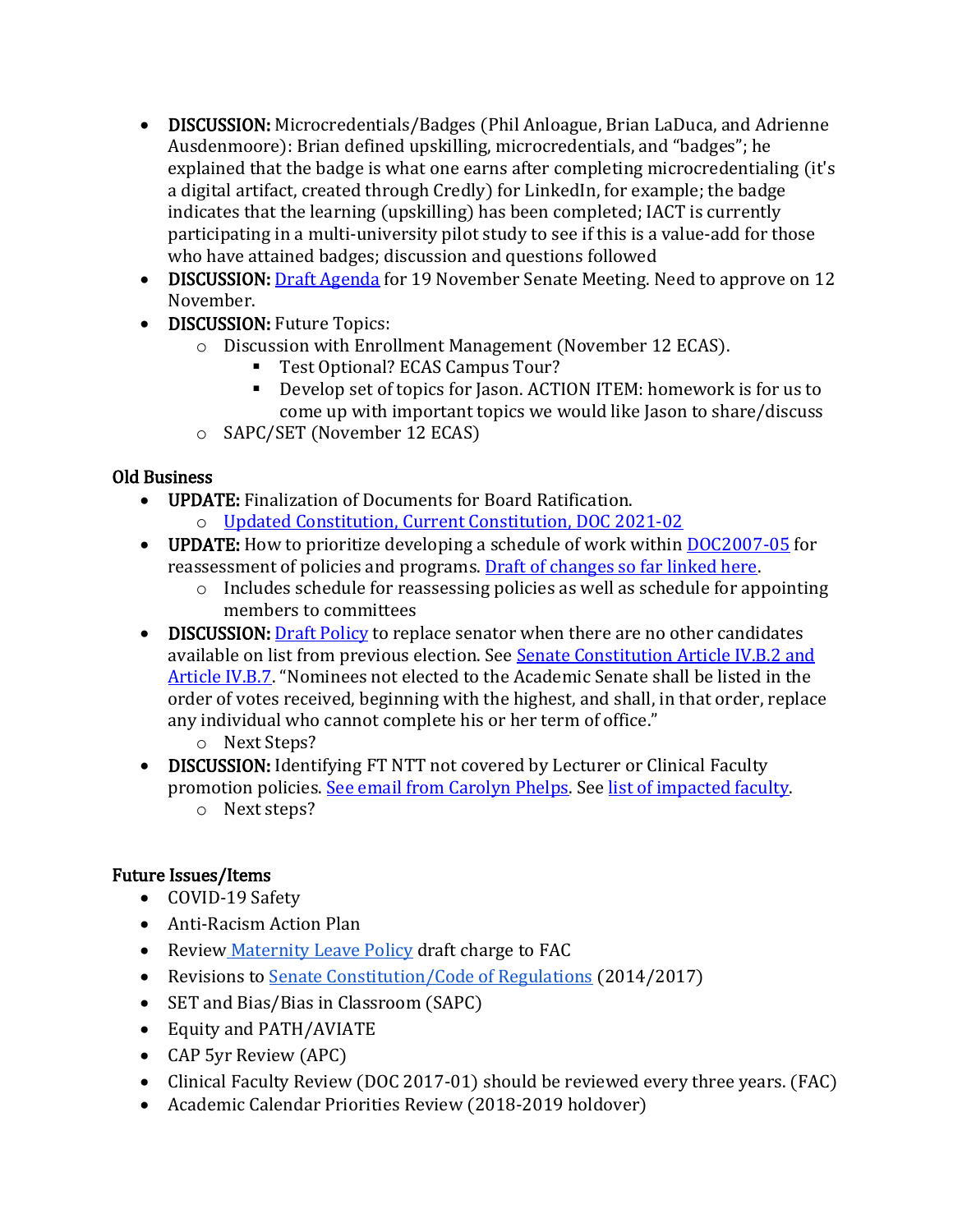- Post-COVID Return to Work
- Shared Governance Issues
- Badges/Micro-Credentials.
- Adding request for information of IT resources within CIM system (APC).
- Inviting a Student Development staff panel at an Academic Senate meeting
- Update on policy to no longer sponsor international faculty/staff.
- [Draft Senate Resolution](https://docs.google.com/document/d/1xjJPkvF1RwPx6ox_v4-haphE0rYF4g6j/edit?usp=sharing&ouid=114374222774523335638&rtpof=true&sd=true) regarding libraries and Center for online learning.

| <b>Task</b>                                                                      | Assigned to | Consultation<br><b>Expectation</b>                       | <b>Work Due</b>                   | <b>Update</b>                                      |
|----------------------------------------------------------------------------------|-------------|----------------------------------------------------------|-----------------------------------|----------------------------------------------------|
| <b>Wellness Certificate</b>                                                      | <b>APC</b>  | <b>TBD</b>                                               | October 2021                      | Delayed until<br>late<br>October/early<br>November |
| Review of University<br><b>Clinical Committee</b>                                | FAC         | <b>UCC</b>                                               | Jan 2022                          |                                                    |
| <b>CAP Five-Year Review</b>                                                      | <b>APC</b>  | Multiple                                                 | 1 April 2022                      | October<br>Senate<br>Meeting                       |
| Mitigating Bias in<br><b>SETs and Classrooms</b>                                 | <b>SAPC</b> | Multiple                                                 | 15 March<br>2022                  | November<br>Senate<br>Meeting                      |
| <b>Policy to Review</b><br><b>Senate Composition</b>                             | <b>ECAS</b> | <b>Senate Standing</b><br>Committees                     | January 2022<br>Senate<br>Meeting |                                                    |
| Implement changes to<br><b>Constitution after</b><br>passing of DOC 2021-<br>02. | <b>ECAS</b> | Senate<br>Parliamentarian<br>and University<br>Libraries | November<br>2021                  |                                                    |